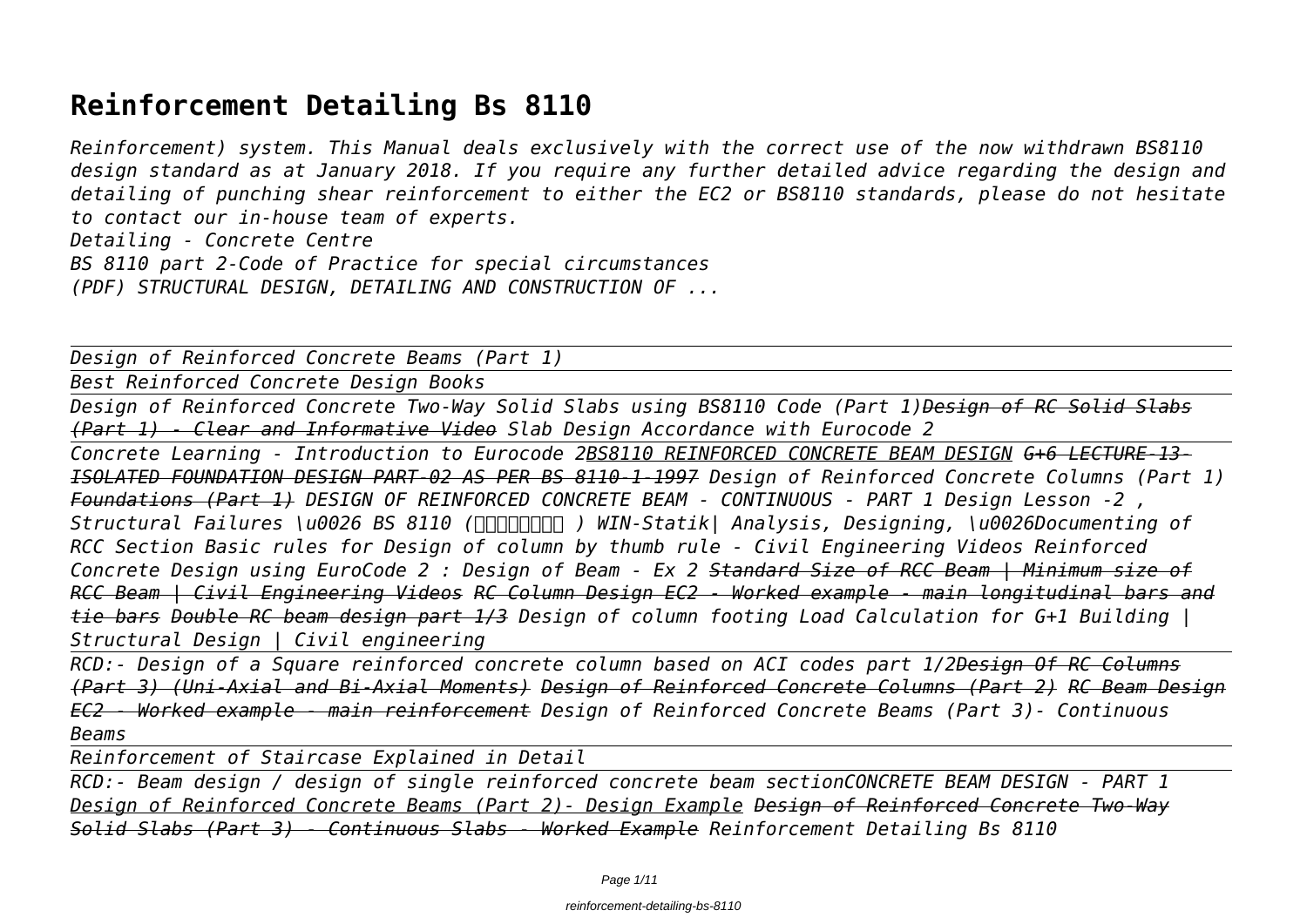*Design of Reinforced Concrete Beams (Part 1)*

*Best Reinforced Concrete Design Books*

*Design of Reinforced Concrete Two-Way Solid Slabs using BS8110 Code (Part 1)Design of RC Solid Slabs (Part 1) - Clear and Informative Video Slab Design Accordance with Eurocode 2*

*Concrete Learning - Introduction to Eurocode 2BS8110 REINFORCED CONCRETE BEAM DESIGN G+6 LECTURE-13- ISOLATED FOUNDATION DESIGN PART-02 AS PER BS 8110-1-1997 Design of Reinforced Concrete Columns (Part 1) Foundations (Part 1) DESIGN OF REINFORCED CONCRETE BEAM - CONTINUOUS - PART 1 Design Lesson -2 , Structural Failures \u0026 BS 8110 (සිංහලෙන් ) WIN-Statik| Analysis, Designing, \u0026Documenting of RCC Section Basic rules for Design of column by thumb rule - Civil Engineering Videos Reinforced Concrete Design using EuroCode 2 : Design of Beam - Ex 2 Standard Size of RCC Beam | Minimum size of RCC Beam | Civil Engineering Videos RC Column Design EC2 - Worked example - main longitudinal bars and tie bars Double RC beam design part 1/3 Design of column footing Load Calculation for G+1 Building | Structural Design | Civil engineering*

*RCD:- Design of a Square reinforced concrete column based on ACI codes part 1/2Design Of RC Columns (Part 3) (Uni-Axial and Bi-Axial Moments) Design of Reinforced Concrete Columns (Part 2) RC Beam Design EC2 - Worked example - main reinforcement Design of Reinforced Concrete Beams (Part 3)- Continuous Beams* 

*Reinforcement of Staircase Explained in Detail*

*RCD:- Beam design / design of single reinforced concrete beam sectionCONCRETE BEAM DESIGN - PART 1 Design of Reinforced Concrete Beams (Part 2)- Design Example Design of Reinforced Concrete Two-Way Solid Slabs (Part 3) - Continuous Slabs - Worked Example Reinforcement Detailing Bs 8110 BS 8110 details how deflections and the accompanying crack widths may be calculated. But for rectangular beams some simplified procedures may be used to satisfy the requirements without too much effort. This approximate method for rectangular beams is based on permissible ratios of span/effective depth.*

*Reinforced Concrete Design to BS8110 Structural Design 1 ...*

*Reinforcement) system. This Manual deals exclusively with the correct use of the now withdrawn BS8110 design standard as at January 2018. If you require any further detailed advice regarding the design and detailing of punching shear reinforcement to either the EC2 or BS8110 standards, please do not hesitate to contact our in-house team of experts.*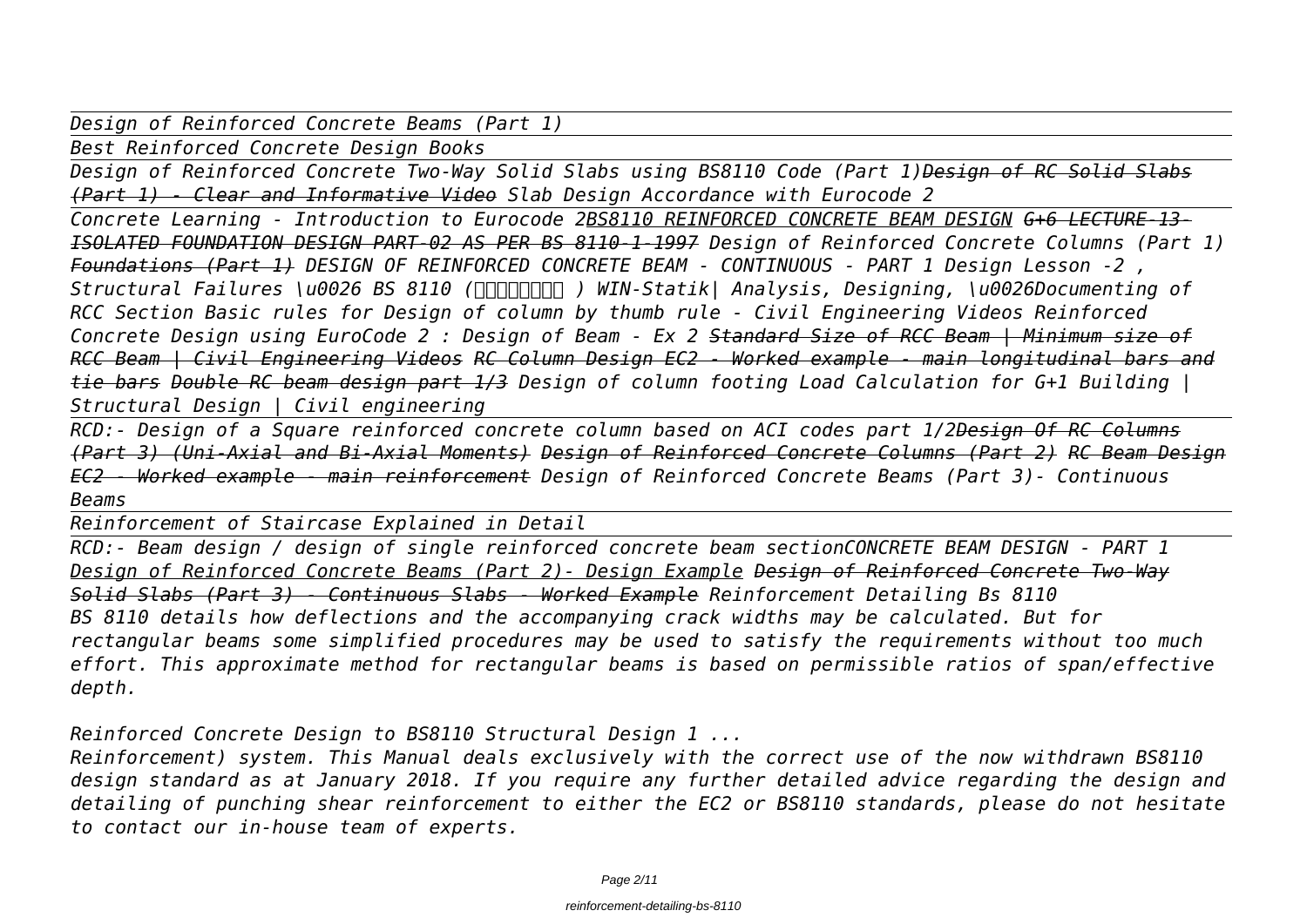#### *Design Manual to BS8110 - LinkStud PSR*

*BS 8110 – Exposure conditions Specify nominal cover to all reinforcement including links o Mild – Protected from weather or aggressive conditions o Moderate – Sheltered from severe rain, subject condensation, continuously under water, in contact with non-aggressive soil o Severe – Exposed to severe rain, alternate wetting and drying or severe condensation o Very severe – Exposed to sea water spray, corrosive fumes o Extreme – Exposed to abrasive action or machinery or vehicles*

*Detailing To Bs 8110 [19n0g696gklv] - idoc.pub*

*Concrete Beam Reinforcement Detailing. There are requirements for dealing of concrete beams. All the detailing rules shall be done as per the relevant standards. Some of the important detailing rules stipulated in the BS 8110-1-1997 as follows. Minimum percentage of reinforcement for a rectangular beam when f y = 460N/mm 2; 100As/ Ac = 0.13*

*Concrete Beam [design and detailing] - Structural Guide*

*BS 8110-1: 1997 3.4.5.13 Torsion In normal slab-and-beam or framed construction specific calculations are not usually necessary, torsional cracking being adequately controlled by shear reinforcement but when the design relies on the torsional resistance of a member, explicit design for torsion will be necessary.*

*What is wrong with this section structural detailing ... BS 8110 part 2-Code of Practice for special circumstances*

*(PDF) BS 8110 part 2-Code of Practice for special ...*

*concept, the drafting of the Code is largely based on the British Standard BS8110 1997 adopting the limit state design approach. Nevertheless, the following features of the Code in relation to design as different from BS8110 are outlined : (a) Provisions of concrete strength up to grade 100 are included;*

*Manual for Design and Detailings of Reinforced Concrete to ...*

*BRITISH STANDARD BS 8110-1: 1997 ... Steel Reinforcement Commission Amendments issued since publication Amd. No. Date Comments 9882 September 1998 ... Design and detailing: reinforced concrete 3.1 Design basis and strength of materials 13 3.2 Structures and structural frames 15*

*Structural use of concrete Detailing Lecture 9 16 th November 2017 Reinforced Concrete Detailing to Eurocode 2 EC2 Section 8* Page 3/11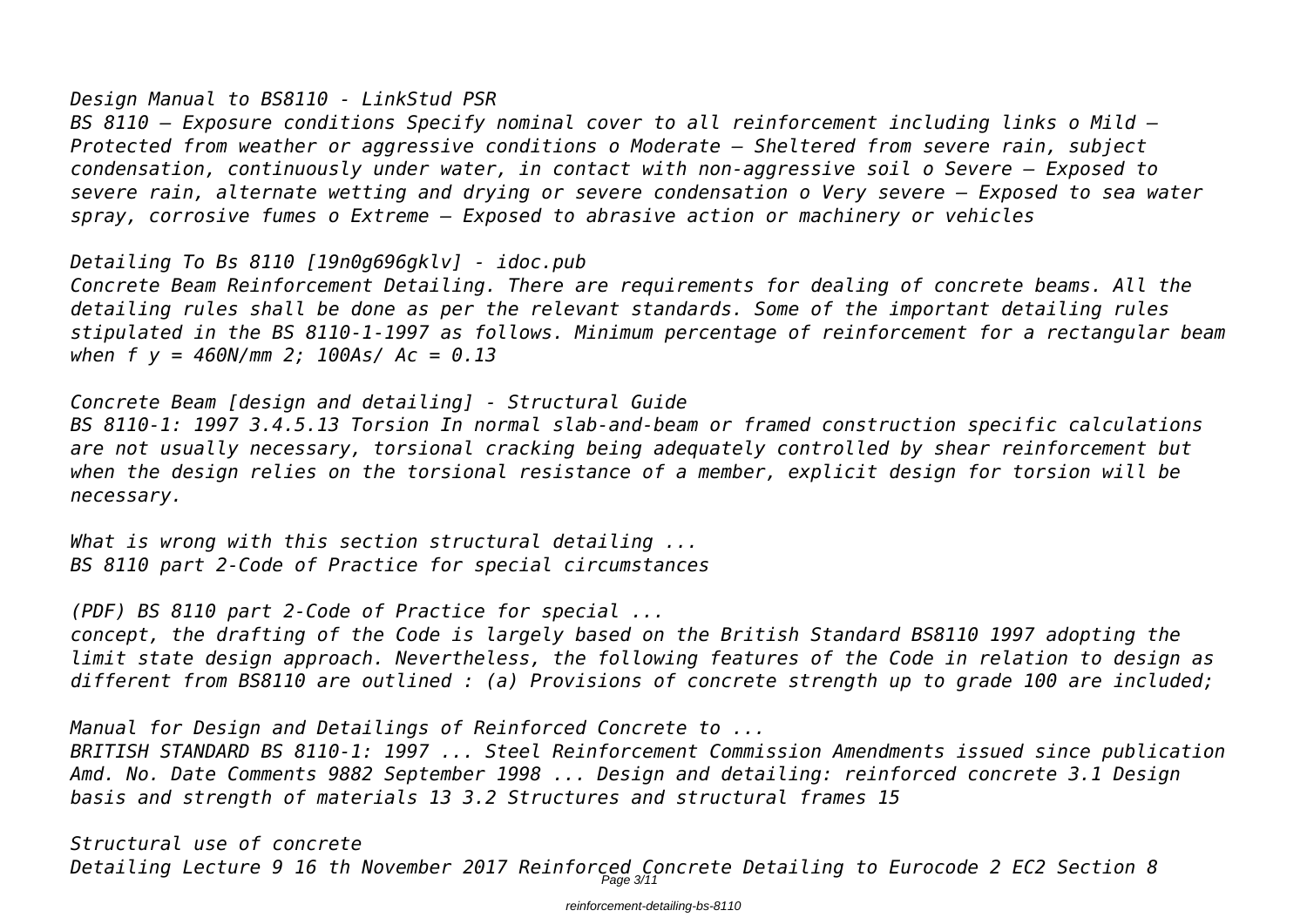*-Detailing of Reinforcement -General Rules Bar spacing, Minimum bend diameter Anchorage of reinforcement Lapping of bars Large bars, bundled bars EC2 Section 9 -Detailing of Members and Particular rules Beams Solid slabs Flat slabs Columns Walls ...*

*Lecture 9 Detailing - PHG - A1 - Rev 12 - 16 Nov 17 ...*

*(vii) Additional reinforcement requirements in bored piles and barrettes; (viii) Refinement of ductility detailing in beams and columns; (ix) Additional ductility detailing in walls. In the aspects of design and detailing, the drafting of the Code is based on the following national and international codes, though with modifications or*

*Manual for Design and Detailing of Reinforced Concrete to ...*

*Detailing The actual process of detailing has not changed dramatically. However, many detailed provisions are different to those that were in BS 8110. The main reference for detailing is the IStructE Standard Method of Detailing Structural Concrete, 3rd edition, which is named as NCCI in the UK National Annex.*

#### *Detailing - Concrete Centre*

*To address our objectives as comprehensively as possible, we selected July 2004 through April 2012 as the time period for our evaluation. July 2004 marked JPMC's merger with Bank One Corporation (Bank One), and JPMC created the CIO in 2005. April 2012 marked the publication of media articles desc ribing the CIO's derivative positions. We selected this lengthy time frame so that we could ...*

*Fed | Jp Morgan Chase | Chase Bank | Free 30-day Trial ...*

*longitudinal design. The technical material uses BS 5395-1-200 (stairs, ladder, and walkway) and BS 8110 as a normative reference. The technical information also provided recommended reinforcement layout for straight stairs supported longitudinally. 2*

*(PDF) STRUCTURAL DESIGN, DETAILING AND CONSTRUCTION OF ...*

*Slab design is comparatively easy when compared with the design of other elements. The first stage of the design is finding the bending moment of the slab panels. Depending on the boundary condition and the properties of the slabs, methods of finding bending moment is expressed in the BS 8110 Part 01 as follows. One way spanning slabs*

*Slab Design to BS 8110 - Structural Guide*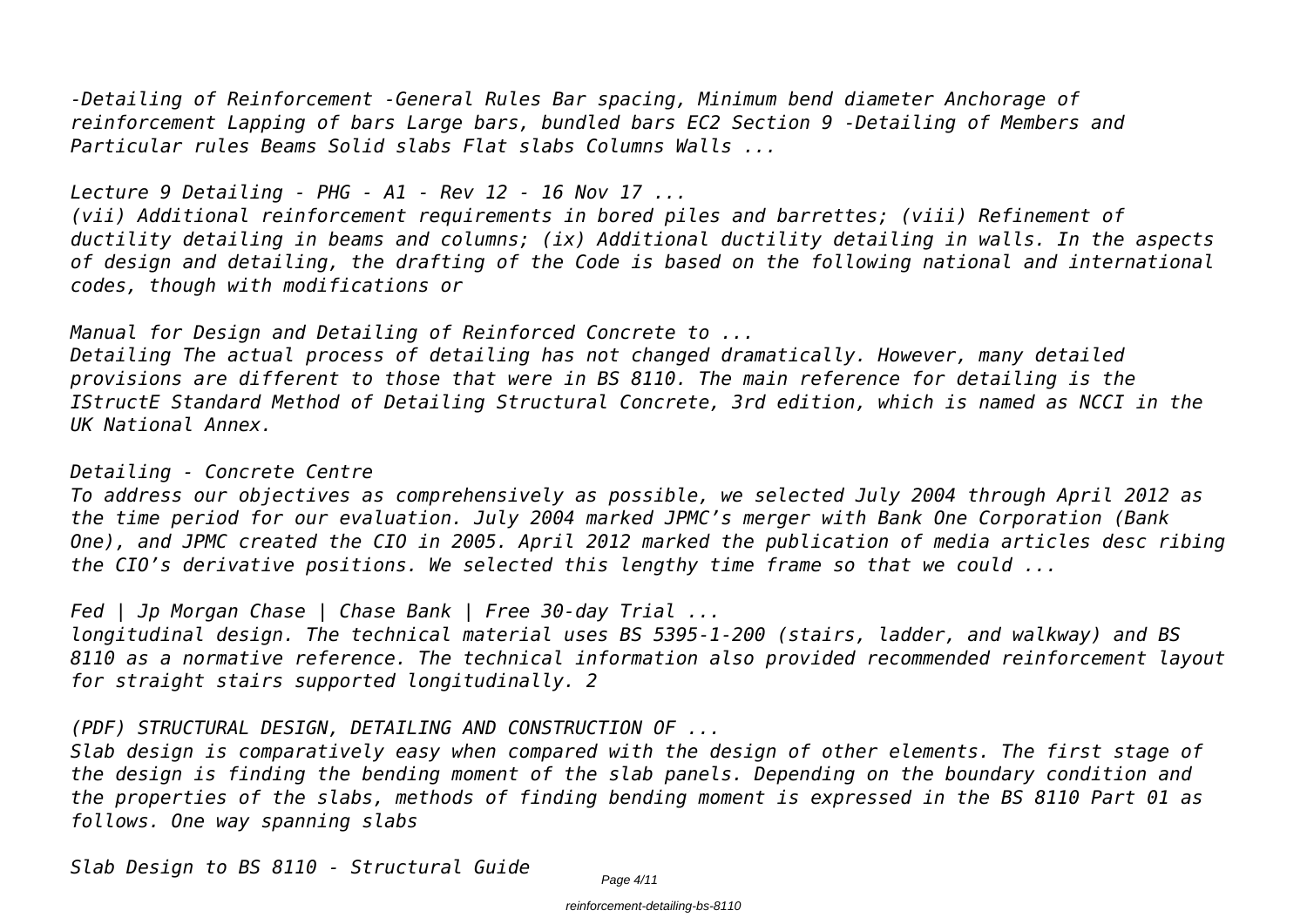*Download Ebook Reinforcement Detailing Manual To Bs 8110 Reinforcement Detailing Manual To Bs This second edition of the Ove Arup & Partners' in-house manual has been revised in line with BS 8110. It provides a standard basis for communication between the design engineer, the detailer and the contractor, and will be*

*Reinforcement Detailing Manual To Bs 8110 Reinforcement calculation Detailing BEAMS BEAM 2 – Case 1 BEAM B – Case 3 SLABS SLAB AB12 – Case 1 COLUMNS COLUMN B-2 – Case 2 . Dissemination of information for training – Brussels, 2021 October 2011- 25 EUROCODE 2 Background and Applications*

*Anchorage and lap splicing Detailing of slabs, columns ...*

*Reinforcement Bar Schedules The Contractor shall schedule the reinforcement in accordance with BS 8110 and BS 4466, the information on the Drawings, this Specification, and subsequent instructions. The Contractor shall include for all necessary chairs and spacers, and his price and rates for steel thus shown shall include for these.*

*Concrete Reinforcement Standard Requirements and ...*

*Detailing of Reinforcement (BS 8110 guidelines): Horizontal reinforcement same as IS456 Vertical reinforcement not to be greater than 4% When compression steel is greater than 2% of vertical reinforcement, horizontal reinforcement of 0.25% for HYSD bars or 0.3% of MS bars are provided.*

*Design of Reinforced Concrete Wall - Guidelines, Concept ...*

*Read Book Reinforcement Detailing Bs 8110 Reinforcement Detailing Bs 8110 The split between "free public domain ebooks" and "free original ebooks" is surprisingly even. A big chunk of the public domain titles are short stories and a lot of the original titles are fanfiction.*

*Slab design is comparatively easy when compared with the design of other elements. The first stage of the design is finding the bending moment of the slab panels. Depending on the boundary condition and the properties of the slabs, methods of finding bending moment is expressed in the BS 8110 Part 01 as follows. One way spanning slabs*

*Fed | Jp Morgan Chase | Chase Bank | Free 30-day Trial ...*

*Read Book Reinforcement Detailing Bs 8110 Reinforcement Detailing Bs 8110 The split between "free public domain ebooks" and "free original ebooks" is surprisingly even. A big chunk of the public domain titles are short stories and a lot of the original titles are fanfiction. Anchorage and lap splicing Detailing of slabs, columns ...* Page 5/11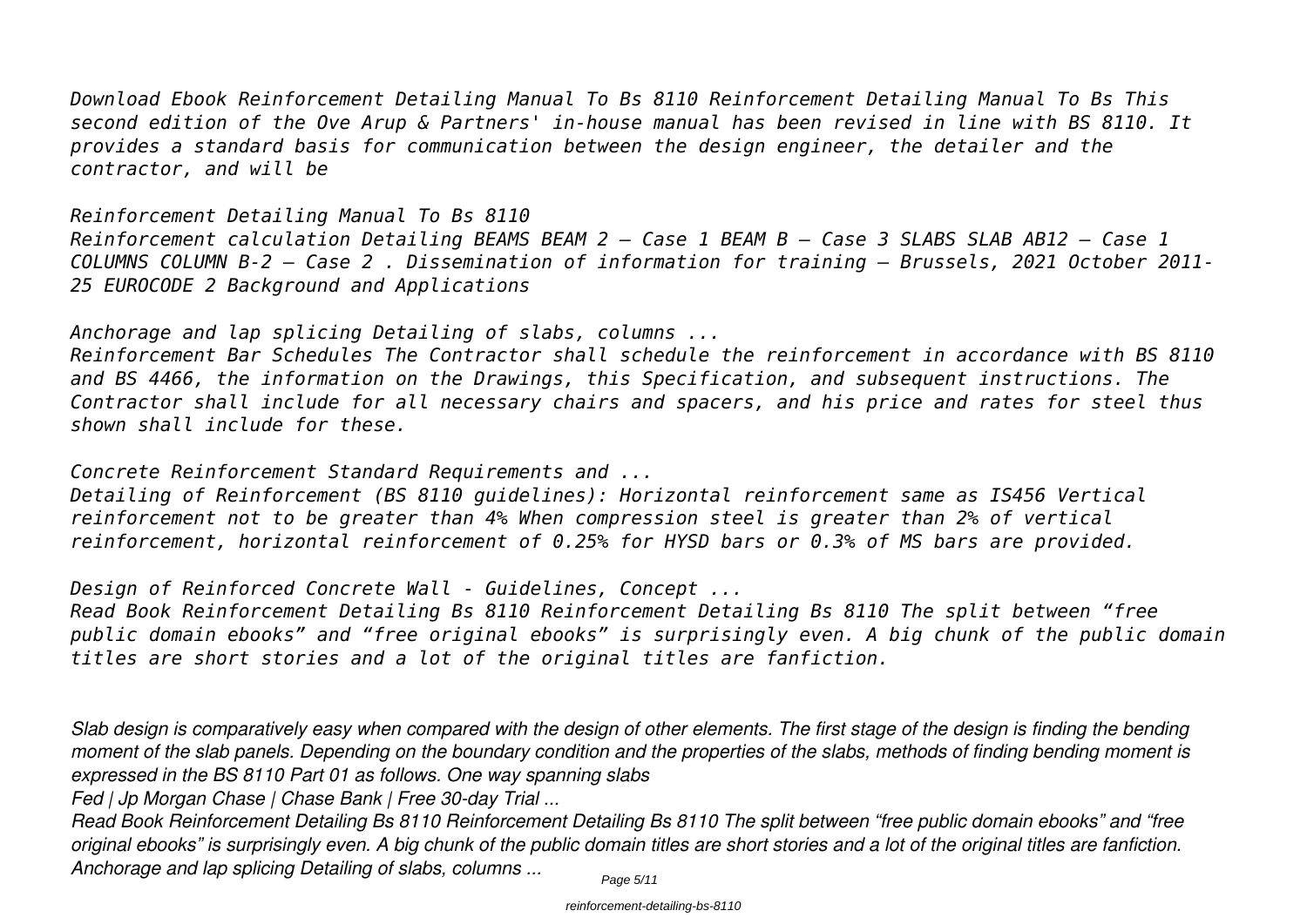*Design of Reinforced Concrete Beams (Part 1)*

*Best Reinforced Concrete Design Books*

*Design of Reinforced Concrete Two-Way Solid Slabs using BS8110 Code (Part 1)<del>Design of RC Solid Slabs (Part 1) - Clear and Informative</del> Video Slab Design Accordance with Eurocode 2*

*Concrete Learning - Introduction to Eurocode 2BS8110 REINFORCED CONCRETE BEAM DESIGN G+6 LECTURE-13- ISOLATED FOUNDATION DESIGN PART-02 AS PER BS 8110-1-1997 Design of Reinforced Concrete Columns (Part 1) Foundations (Part 1) DESIGN OF REINFORCED CONCRETE BEAM - CONTINUOUS - PART 1 Design Lesson -2 , Structural Failures \u0026 BS 8110 (???????? ) WIN-Statik| Analysis, Designing, \u0026Documenting of RCC Section Basic rules for Design of column by thumb rule - Civil Engineering Videos Reinforced Concrete Design using EuroCode 2 : Design of Beam - Ex 2 Standard Size of RCC Beam | Minimum size of RCC Beam | Civil Engineering Videos RC Column Design EC2 - Worked example - main longitudinal bars and tie bars Double RC beam design part 1/3 Design of column footing Load Calculation for G+1 Building | Structural Design | Civil engineering*

*RCD:- Design of a Square reinforced concrete column based on ACI codes part 1/2Design Of RC Columns (Part 3) (Uni-Axial and Bi-Axial Moments) Design of Reinforced Concrete Columns (Part 2) RC Beam Design EC2 - Worked example - main reinforcement Design of Reinforced Concrete Beams (Part 3)- Continuous Beams* 

*Reinforcement of Staircase Explained in Detail*

*RCD:- Beam design / design of single reinforced concrete beam sectionCONCRETE BEAM DESIGN - PART 1 Design of Reinforced Concrete Beams (Part 2)- Design Example Design of Reinforced Concrete Two-Way Solid Slabs (Part 3) - Continuous Slabs - Worked Example Reinforcement Detailing Bs 8110*

*BS 8110 details how deflections and the accompanying crack widths may be calculated. But for rectangular beams some simplified procedures may be used to satisfy the requirements without too much effort. This approximate method for rectangular beams is based on permissible ratios of span/effective depth.*

*Reinforced Concrete Design to BS8110 Structural Design 1 ...*

*Reinforcement) system. This Manual deals exclusively with the correct use of the now withdrawn BS8110 design standard as at January 2018. If you require any further detailed advice regarding the design and detailing of punching shear reinforcement to either the EC2 or BS8110 standards, please do not hesitate to contact our in-house team of experts.*

#### *Design Manual to BS8110 - LinkStud PSR*

*BS 8110 – Exposure conditions Specify nominal cover to all reinforcement including links o Mild – Protected from weather or aggressive conditions o Moderate – Sheltered from severe rain, subject condensation, continuously under water, in contact with non-aggressive soil o Severe – Exposed to severe rain, alternate wetting and drying or severe condensation o Very severe – Exposed to sea water spray, corrosive*

Page 6/11

#### reinforcement-detailing-bs-8110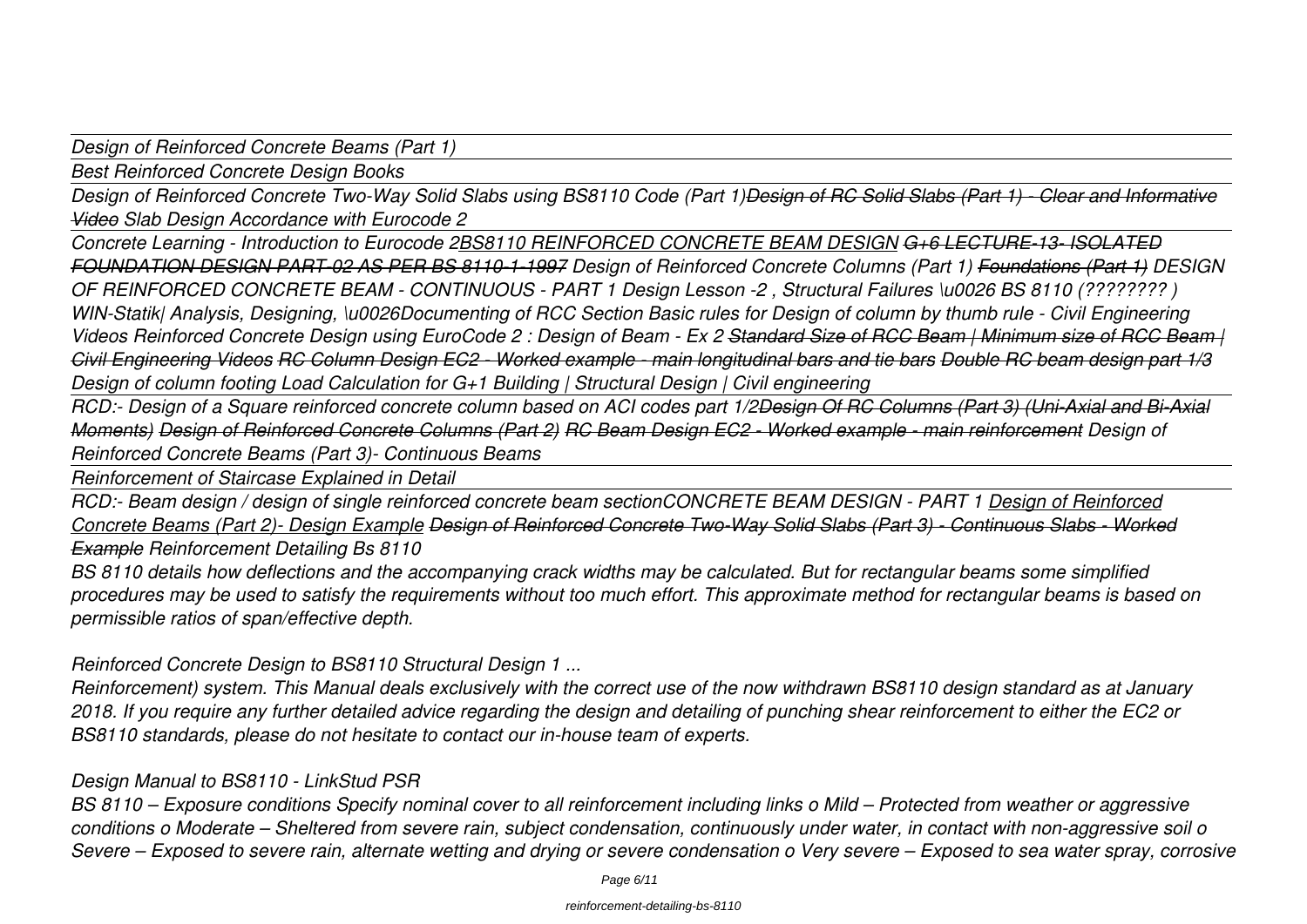*fumes o Extreme – Exposed to abrasive action or machinery or vehicles*

## *Detailing To Bs 8110 [19n0g696gklv] - idoc.pub*

*Concrete Beam Reinforcement Detailing. There are requirements for dealing of concrete beams. All the detailing rules shall be done as per the relevant standards. Some of the important detailing rules stipulated in the BS 8110-1-1997 as follows. Minimum percentage of reinforcement for a rectangular beam when f y = 460N/mm 2; 100As/ Ac = 0.13*

#### *Concrete Beam [design and detailing] - Structural Guide*

*BS 8110-1: 1997 3.4.5.13 Torsion In normal slab-and-beam or framed construction specific calculations are not usually necessary, torsional cracking being adequately controlled by shear reinforcement but when the design relies on the torsional resistance of a member, explicit design for torsion will be necessary.*

*What is wrong with this section structural detailing ... BS 8110 part 2-Code of Practice for special circumstances*

## *(PDF) BS 8110 part 2-Code of Practice for special ...*

*concept, the drafting of the Code is largely based on the British Standard BS8110 1997 adopting the limit state design approach. Nevertheless, the following features of the Code in relation to design as different from BS8110 are outlined : (a) Provisions of concrete strength up to grade 100 are included;*

## *Manual for Design and Detailings of Reinforced Concrete to ...*

*BRITISH STANDARD BS 8110-1: 1997 ... Steel Reinforcement Commission Amendments issued since publication Amd. No. Date Comments 9882 September 1998 ... Design and detailing: reinforced concrete 3.1 Design basis and strength of materials 13 3.2 Structures and structural frames 15*

#### *Structural use of concrete*

*Detailing Lecture 9 16 th November 2017 Reinforced Concrete Detailing to Eurocode 2 EC2 Section 8 -Detailing of Reinforcement -General Rules Bar spacing, Minimum bend diameter Anchorage of reinforcement Lapping of bars Large bars, bundled bars EC2 Section 9 -Detailing of Members and Particular rules Beams Solid slabs Flat slabs Columns Walls ...*

## *Lecture 9 Detailing - PHG - A1 - Rev 12 - 16 Nov 17 ...*

*(vii) Additional reinforcement requirements in bored piles and barrettes; (viii) Refinement of ductility detailing in beams and columns; (ix) Additional ductility detailing in walls. In the aspects of design and detailing, the drafting of the Code is based on the following national and international codes, though with modifications or*

#### reinforcement-detailing-bs-8110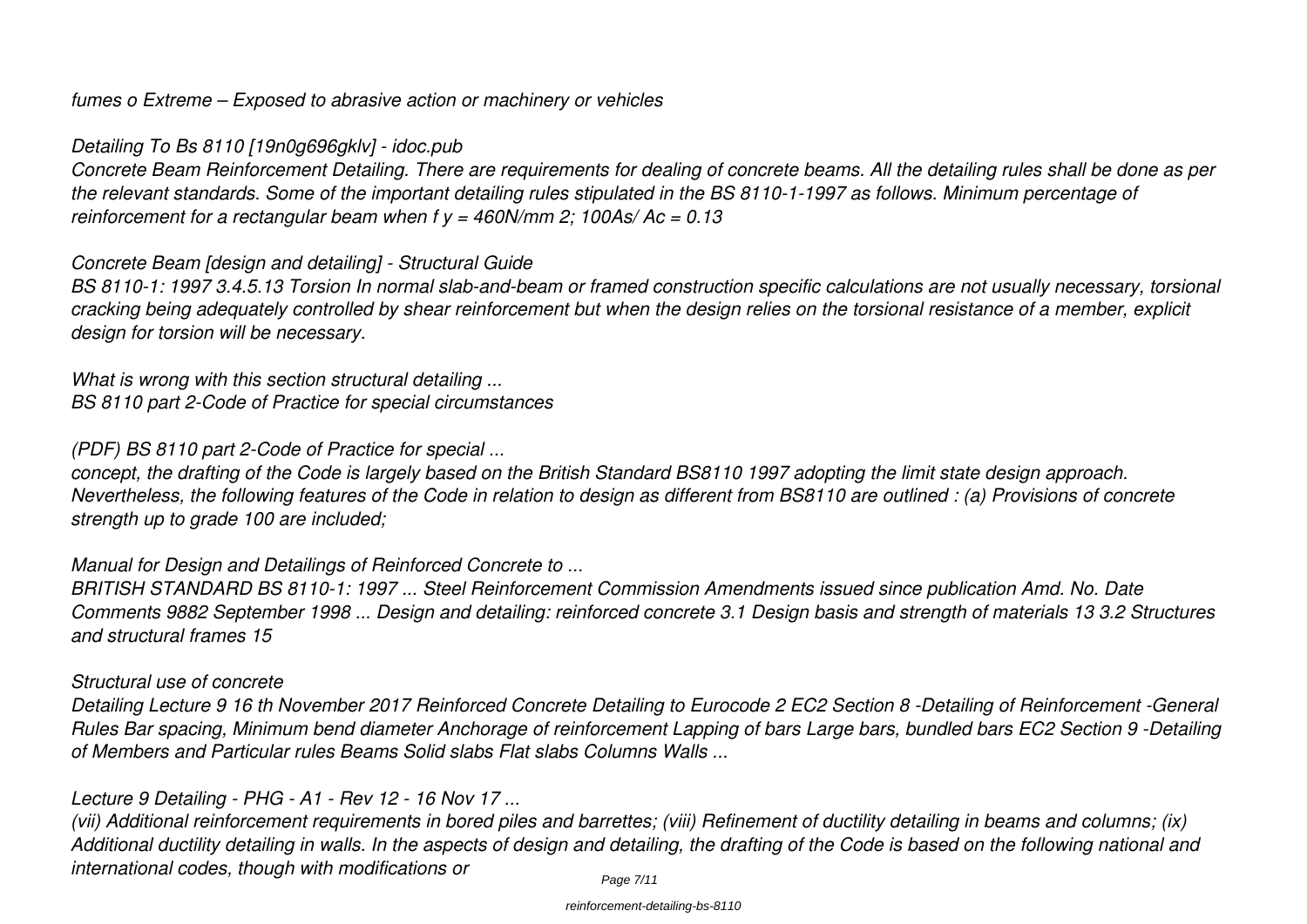#### *Manual for Design and Detailing of Reinforced Concrete to ...*

*Detailing The actual process of detailing has not changed dramatically. However, many detailed provisions are different to those that were in BS 8110. The main reference for detailing is the IStructE Standard Method of Detailing Structural Concrete, 3rd edition, which is named as NCCI in the UK National Annex.*

#### *Detailing - Concrete Centre*

*To address our objectives as comprehensively as possible, we selected July 2004 through April 2012 as the time period for our evaluation. July 2004 marked JPMC's merger with Bank One Corporation (Bank One), and JPMC created the CIO in 2005. April 2012 marked the publication of media articles desc ribing the CIO's derivative positions. We selected this lengthy time frame so that we could ...*

#### *Fed | Jp Morgan Chase | Chase Bank | Free 30-day Trial ...*

*longitudinal design. The technical material uses BS 5395-1-200 (stairs, ladder, and walkway) and BS 8110 as a normative reference. The technical information also provided recommended reinforcement layout for straight stairs supported longitudinally. 2*

#### *(PDF) STRUCTURAL DESIGN, DETAILING AND CONSTRUCTION OF ...*

*Slab design is comparatively easy when compared with the design of other elements. The first stage of the design is finding the bending moment of the slab panels. Depending on the boundary condition and the properties of the slabs, methods of finding bending moment is expressed in the BS 8110 Part 01 as follows. One way spanning slabs*

#### *Slab Design to BS 8110 - Structural Guide*

*Download Ebook Reinforcement Detailing Manual To Bs 8110 Reinforcement Detailing Manual To Bs This second edition of the Ove Arup & Partners' in-house manual has been revised in line with BS 8110. It provides a standard basis for communication between the design engineer, the detailer and the contractor, and will be*

#### *Reinforcement Detailing Manual To Bs 8110*

*Reinforcement calculation Detailing BEAMS BEAM 2 – Case 1 BEAM B – Case 3 SLABS SLAB AB12 – Case 1 COLUMNS COLUMN B-2 – Case 2 . Dissemination of information for training – Brussels, 2021 October 2011- 25 EUROCODE 2 Background and Applications*

#### *Anchorage and lap splicing Detailing of slabs, columns ...*

*Reinforcement Bar Schedules The Contractor shall schedule the reinforcement in accordance with BS 8110 and BS 4466, the information on the Drawings, this Specification, and subsequent instructions. The Contractor shall include for all necessary chairs and spacers, and his price and rates for steel thus shown shall include for these.*

#### reinforcement-detailing-bs-8110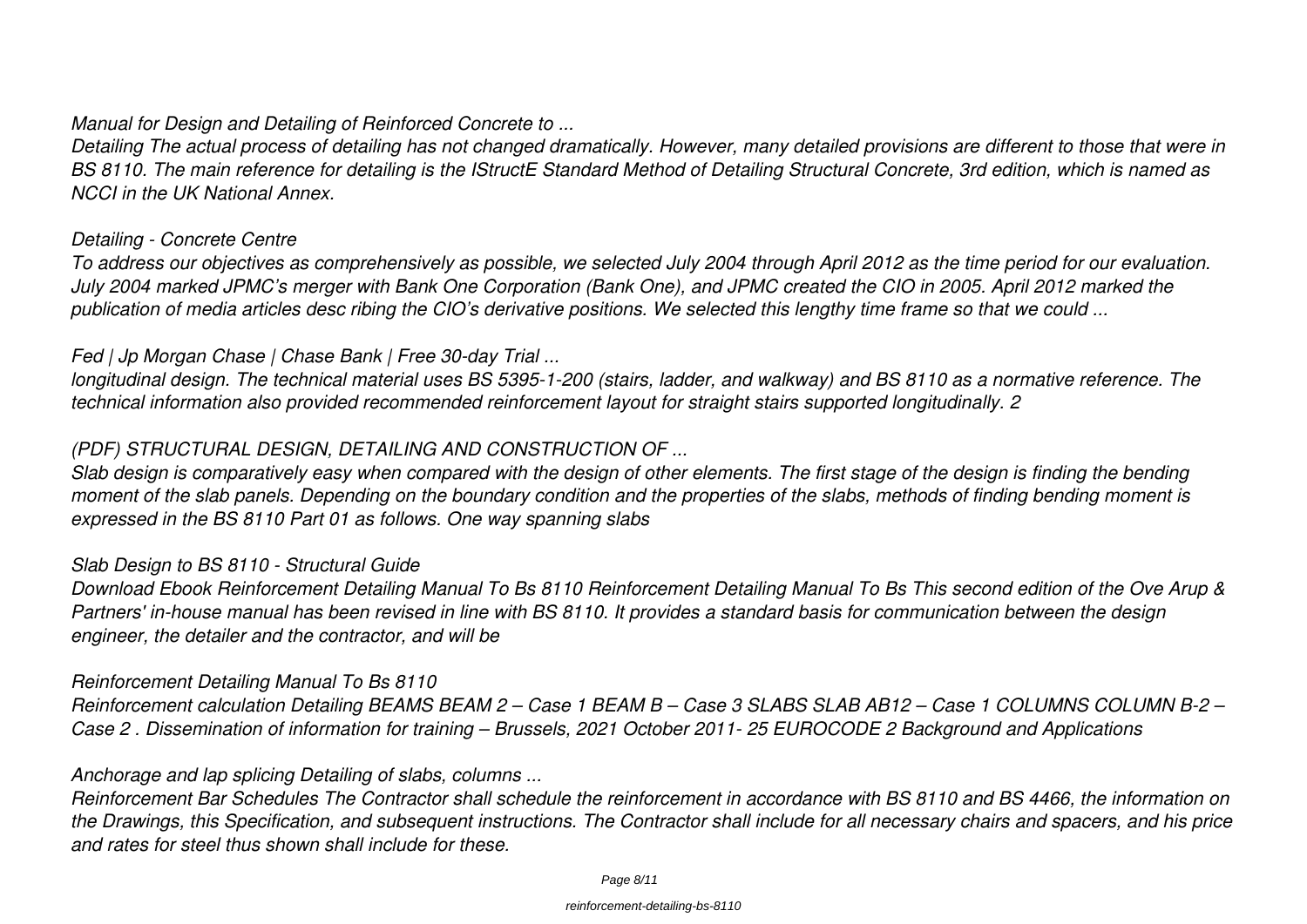#### *Concrete Reinforcement Standard Requirements and ...*

*Detailing of Reinforcement (BS 8110 guidelines): Horizontal reinforcement same as IS456 Vertical reinforcement not to be greater than 4% When compression steel is greater than 2% of vertical reinforcement, horizontal reinforcement of 0.25% for HYSD bars or 0.3% of MS bars are provided.*

#### *Design of Reinforced Concrete Wall - Guidelines, Concept ...*

*Read Book Reinforcement Detailing Bs 8110 Reinforcement Detailing Bs 8110 The split between "free public domain ebooks" and "free original ebooks" is surprisingly even. A big chunk of the public domain titles are short stories and a lot of the original titles are fanfiction.*

#### Design of Reinforced Concrete Wall - Guidelines, Concept ...

#### **Manual for Design and Detailings of Reinforced Concrete to ...**

(vii) Additional reinforcement requirements in bored piles and barrettes; (viii) Refinement of ductility detailing in beams and columns; (ix) Additional ductility detailing in walls. In the aspects of design and detailing, the drafting of the Code is based on the following national and international codes, though with modifications or

Detailing Lecture 9 16 th November 2017 Reinforced Concrete Detailing to Eurocode 2 EC2 Section 8 -Detailing of Reinforcement -General Rules Bar spacing, Minimum bend diameter Anchorage of reinforcement Lapping of bars Large bars, bundled bars EC2 Section 9 -Detailing of Members and Particular rules Beams Solid slabs Flat slabs Columns Walls ...

*Reinforcement Bar Schedules The Contractor shall schedule the reinforcement in accordance with BS 8110 and BS 4466, the information on the Drawings, this Specification, and subsequent instructions. The Contractor shall include for all necessary chairs and spacers, and his price and rates for steel thus shown shall include for these.*

*To address our objectives as comprehensively as possible, we selected July 2004 through April 2012 as the time period for our evaluation. July 2004 marked JPMC's merger with Bank One Corporation (Bank One), and JPMC created the CIO in 2005. April 2012 marked the publication of media articles desc ribing the CIO's derivative positions. We selected this lengthy time frame so that we could ...*

*Concrete Reinforcement Standard Requirements and ...*

*Concrete Beam [design and detailing] - Structural Guide*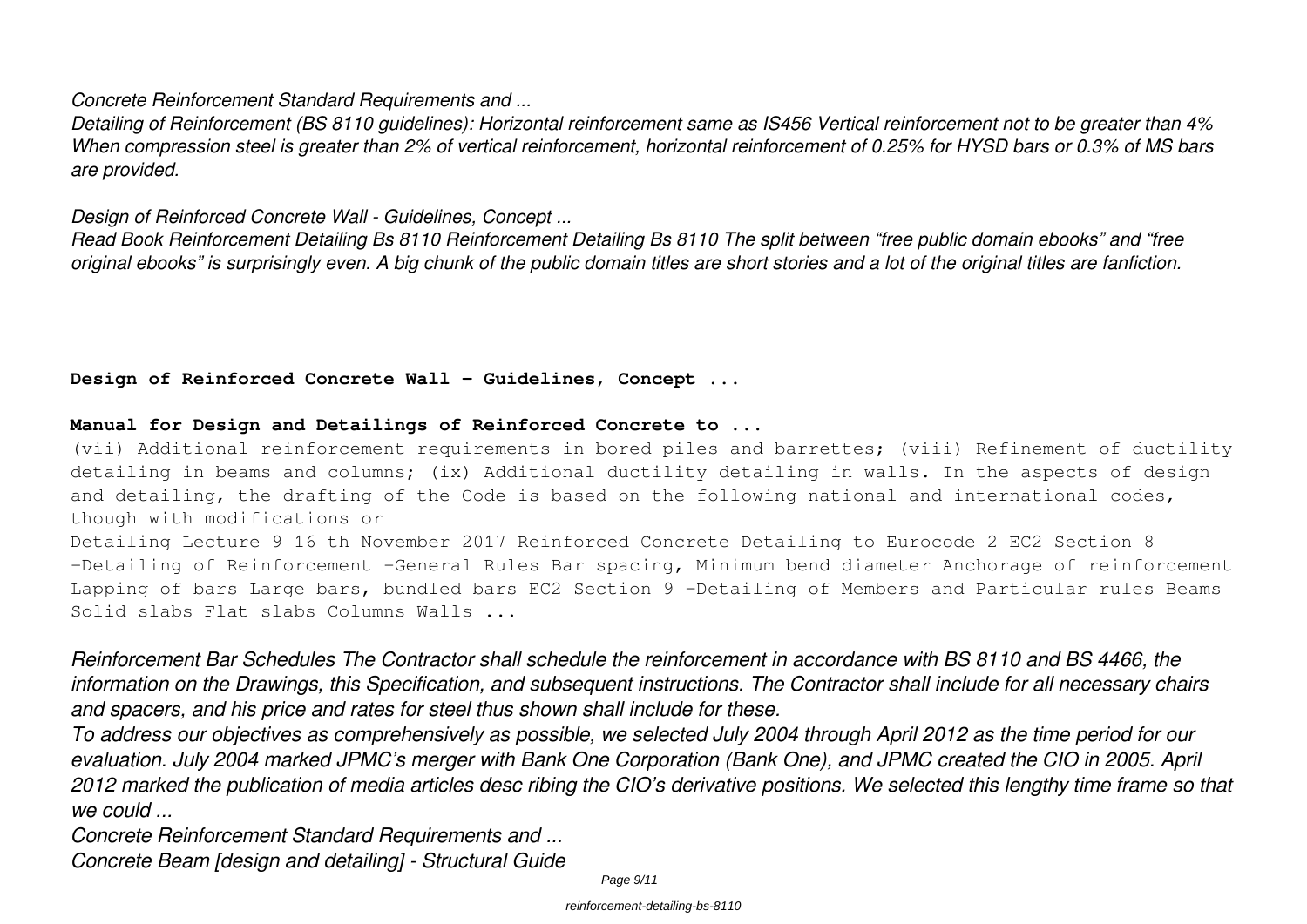*BS 8110 – Exposure conditions Specify nominal cover to all reinforcement including links o Mild – Protected from weather or aggressive conditions o Moderate – Sheltered from severe rain, subject condensation, continuously under water, in contact with nonaggressive soil o Severe – Exposed to severe rain, alternate wetting and drying or severe condensation o Very severe – Exposed to sea water spray, corrosive fumes o Extreme – Exposed to abrasive action or machinery or vehicles*

*(PDF) BS 8110 part 2-Code of Practice for special ...*

*Design Manual to BS8110 - LinkStud PSR*

*Reinforcement Detailing Manual To Bs 8110*

*BRITISH STANDARD BS 8110-1: 1997 ... Steel Reinforcement Commission Amendments issued since publication Amd. No. Date Comments 9882 September 1998 ... Design and detailing: reinforced concrete 3.1 Design basis and strength of materials 13 3.2 Structures and structural frames 15 concept, the drafting of the Code is largely based on the British Standard BS8110 1997 adopting the limit state design approach. Nevertheless, the following features of the Code in relation to design as different from BS8110 are outlined : (a) Provisions of concrete strength up to grade 100 are included;*

# **Reinforced Concrete Design to BS8110 Structural Design 1 ...**

# **Structural use of concrete**

Download Ebook Reinforcement Detailing Manual To Bs 8110 Reinforcement Detailing Manual To Bs This second edition of the Ove Arup & Partners' in-house manual has been revised in line with BS 8110. It provides a standard basis for communication between the design engineer, the detailer and the contractor, and will be

BS 8110-1: 1997 3.4.5.13 Torsion In normal slab-and-beam or framed construction specific calculations are not usually necessary, torsional cracking being adequately controlled by shear reinforcement but when the design relies on the torsional resistance of a member, explicit design for torsion will be necessary.

Concrete Beam Reinforcement Detailing. There are requirements for dealing of concrete beams. All the detailing rules shall be done as per the relevant standards. Some of the important detailing rules stipulated in the BS 8110-1-1997 as follows. Minimum percentage of reinforcement for a rectangular beam when  $f y = 460N/mm$  2; 100As/ Ac = 0.13